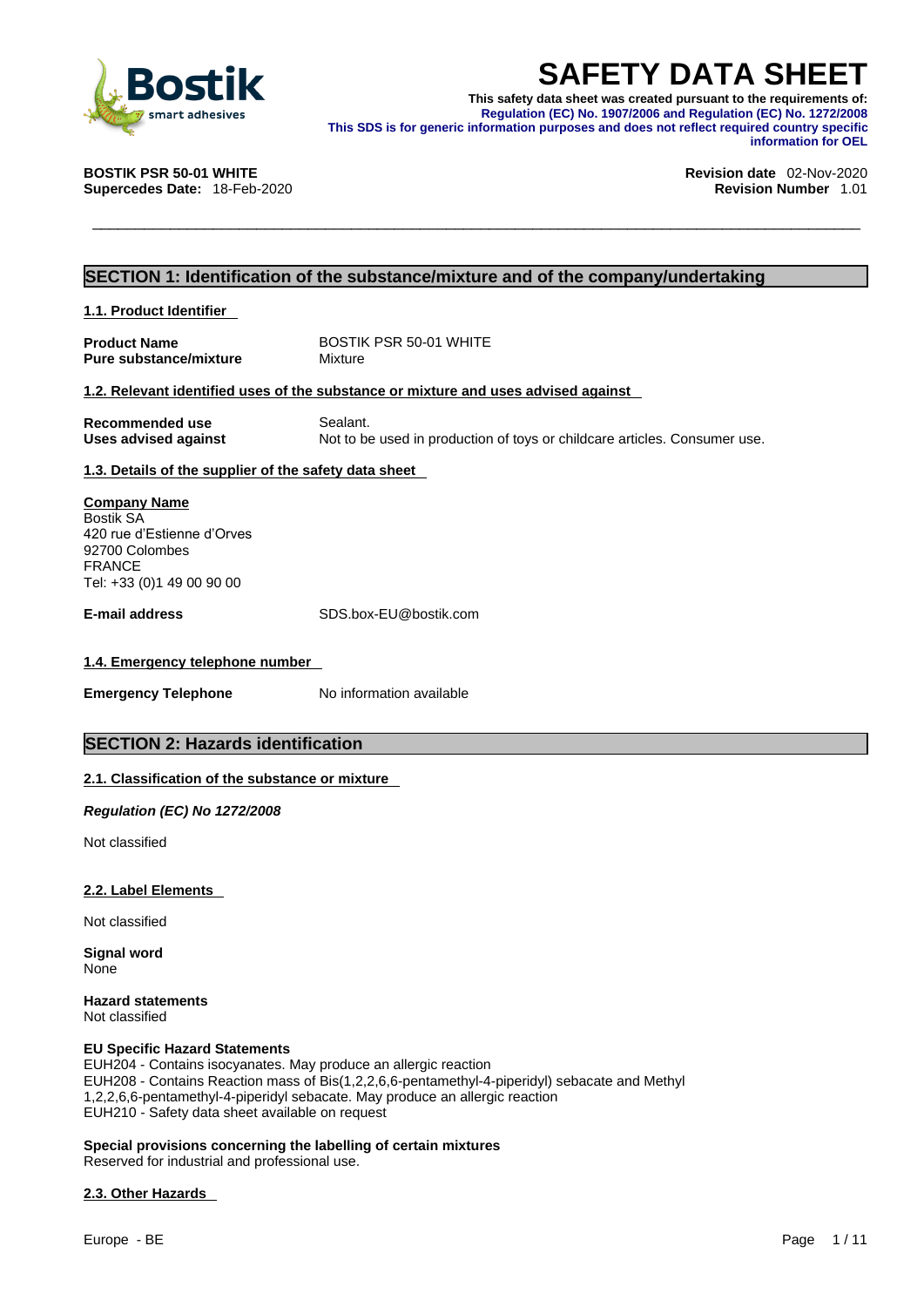**Supercedes Date:** 18-Feb-2020 **Revision Number** 1.01

No information available

### **PBT & vPvB**

This mixture contains no substance considered to be persistent, bioaccumulating or toxic (PBT). This mixture contains no substance considered to be very persistent nor very bioaccumulating (vPvB).

## **SECTION 3: Composition/information on ingredients**

### **3.1 Substances**

Not applicable

### **3.2 Mixtures**

| <b>Chemical name</b>                                                                                                                       | <b>EC No</b> | <b>CAS No</b>    | Weight-%     | <b>Classification</b><br>according to<br><b>Regulation (EC)</b><br>No. 1272/2008<br><b>[CLP]</b> | <b>Specific</b><br>concentration limit<br>(SCL) | <b>REACH</b><br><b>Registration</b><br><b>Number</b> |
|--------------------------------------------------------------------------------------------------------------------------------------------|--------------|------------------|--------------|--------------------------------------------------------------------------------------------------|-------------------------------------------------|------------------------------------------------------|
| Methylene-bis-4,1-(N-ph<br>enylene-N' butylurea)                                                                                           | 416-600-4    | 77703-56-1       | $1 - 5$      | Aquatic Chronic<br>4 (H413)                                                                      |                                                 | $-$                                                  |
| N,N-dibenzyliden<br>polyoxypropylene<br>diamine (polymer)                                                                                  |              | 136855-71-5      | $1 - 2.5$    | Skin Irrit, 2<br>(H315)                                                                          |                                                 | $[7]$                                                |
| Aromatic Polyisocyanate                                                                                                                    |              | 53317-61-6       | $0.1 - 1$    | Eye Irrit. 2<br>(H319)<br>Skin Sens. 1<br>(H317)                                                 |                                                 | $[7]$                                                |
| Reaction mass of<br>$Bis(1,2,2,6,6$ -pentameth<br>yl-4-piperidyl) sebacate<br>and Methyl<br>1,2,2,6,6-pentamethyl-4-<br>piperidyl sebacate | 915-687-0    | 1065336-91-<br>5 | $0.01 - 0.1$ | Skin Sens, 1A<br>(H317)<br>Aquatic Acute 1<br>(H400)<br>Aquatic Chronic<br>1(H410)               |                                                 | 01-2119491304-<br>40-XXXX                            |
| Reaction product of<br>Hexamethylene<br>diisocyanate, oligomers<br>with<br>Mercaptopropyltrimethox<br>ysilane                              | 924-669-1    | 192526-20-8      | $0.01 - 0.1$ | Skin Sens. 1A<br>(H317)                                                                          |                                                 | 01-2120768758-<br>32-XXXX                            |

NOTE [7] - No registration number is given for this substance because it is a polymer exempted from registration according to the provisions of Article 2(9) of REACH. All monomers or other substances within the polymer are registered or exempt from registration

### **Full text of H- and EUH-phrases: see section 16**

Note:  $\wedge$  indicates not classified, however, the substance is listed in section 3 as it has an OEL

This product does not contain candidate substances of very high concern at a concentration >=0.1% (Regulation (EC) No. 1907/2006 (REACH), Article 59)

### **SECTION 4: First aid measures**

### **4.1. Description of first aid measures**

**General advice** If medical advice is needed, have product container or label at hand. Show this safety data sheet to the doctor in attendance.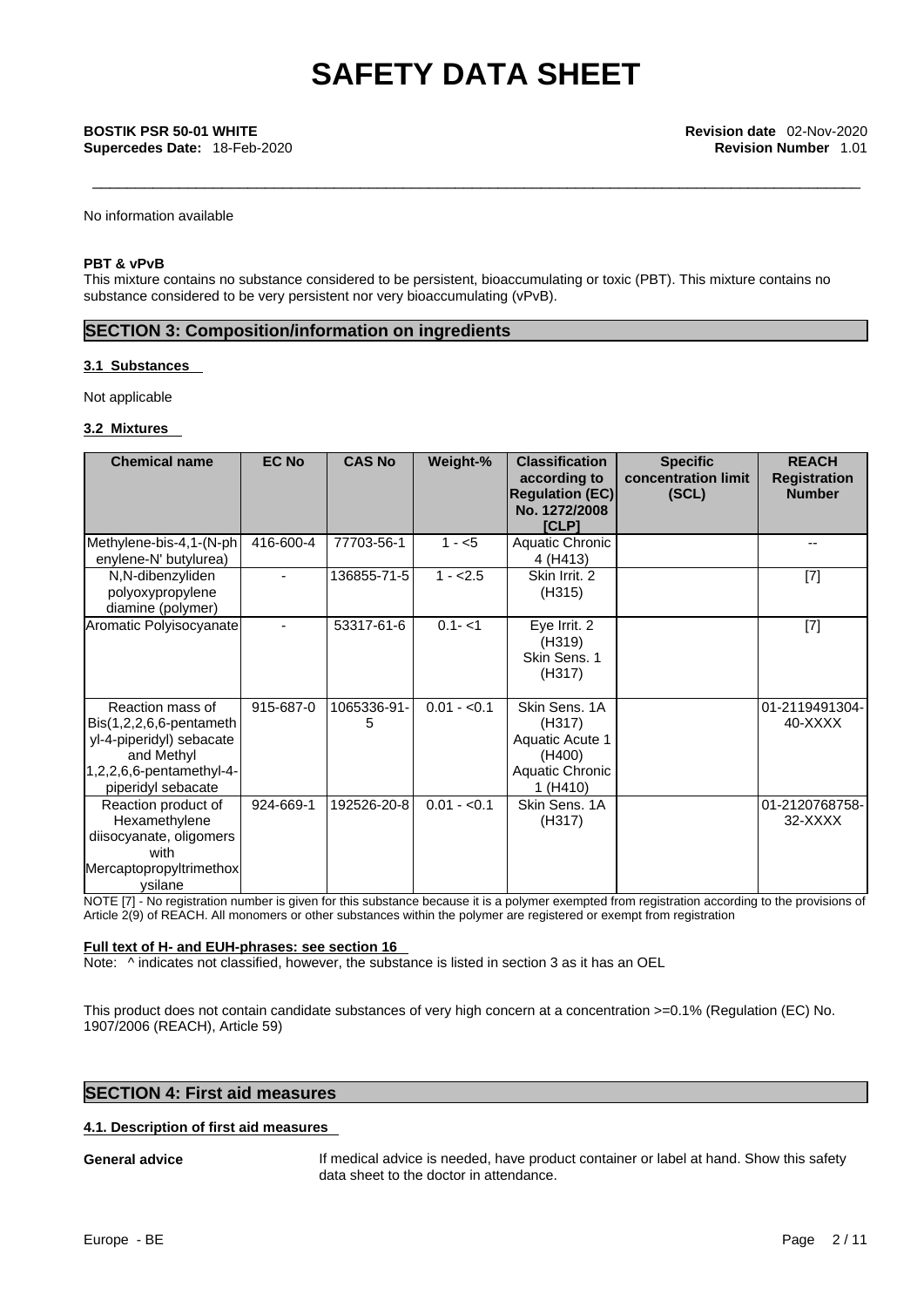## **Supercedes Date:** 18-Feb-2020 **Revision Number** 1.01

| <b>BOSTIK PSR 50-01 WHITE</b><br><b>Supercedes Date: 18-Feb-2020</b> | Revision date 02-Nov-2020<br><b>Revision Number 1.01</b>                                                                                 |
|----------------------------------------------------------------------|------------------------------------------------------------------------------------------------------------------------------------------|
| <b>Inhalation</b>                                                    | Remove to fresh air. IF exposed or concerned: Get medical advice/attention.                                                              |
| Eye contact                                                          | Rinse thoroughly with plenty of water for at least 15 minutes, lifting lower and upper<br>eyelids. Consult a doctor.                     |
| <b>Skin contact</b>                                                  | Wash skin with soap and water. In the case of skin irritation or allergic reactions see a<br>doctor.                                     |
| <b>Ingestion</b>                                                     | Clean mouth with water. Do NOT induce vomiting. Drink 1 or 2 glasses of water. Never<br>give anything by mouth to an unconscious person. |
|                                                                      | 4.2. Most important symptoms and effects, both acute and delayed                                                                         |
| <b>Symptoms</b>                                                      | Prolonged contact may cause redness and irritation.                                                                                      |
|                                                                      | 4.3. Indication of any immediate medical attention and special treatment needed                                                          |
| Note to doctors                                                      | Treat symptomatically.                                                                                                                   |
| <b>SECTION 5: Firefighting measures</b>                              |                                                                                                                                          |

| 5.1. Extinguishing media                                                                  |                                                                                                                                       |  |  |
|-------------------------------------------------------------------------------------------|---------------------------------------------------------------------------------------------------------------------------------------|--|--|
| Suitable extinguishing media                                                              | Use extinguishing measures that are appropriate to local circumstances and the<br>surrounding environment.                            |  |  |
| Unsuitable extinguishing media                                                            | Full water jet. Do not scatter spilled material with high pressure water streams.                                                     |  |  |
| 5.2. Special hazards arising from the substance or mixture                                |                                                                                                                                       |  |  |
| chemical                                                                                  | Specific hazards arising from the Thermal decomposition can lead to release of toxic and corrosive gases/vapours.                     |  |  |
| Carbon dioxide (CO2). Hydrochloric acid. Sulphur oxides.<br>Hazardous combustion products |                                                                                                                                       |  |  |
| 5.3. Advice for firefighters                                                              |                                                                                                                                       |  |  |
| Special protective equipment for<br>fire-fighters                                         | Firefighters should wear self-contained breathing apparatus and full firefighting turnout<br>gear. Use personal protection equipment. |  |  |

## **SECTION 6: Accidental release measures**

|                                                           | 6.1. Personal precautions, protective equipment and emergency procedures                                                                                    |
|-----------------------------------------------------------|-------------------------------------------------------------------------------------------------------------------------------------------------------------|
| <b>Personal precautions</b>                               | Ensure adequate ventilation. Avoid contact with skin, eyes or clothing.                                                                                     |
| <b>Other information</b>                                  | Ventilate the area. Prevent further leakage or spillage if safe to do so.                                                                                   |
| For emergency responders                                  | Use personal protection recommended in Section 8.                                                                                                           |
| 6.2. Environmental precautions                            |                                                                                                                                                             |
| <b>Environmental precautions</b>                          | Do not flush into surface water or sanitary sewer system. Do not allow to enter into<br>soil/subsoil. See Section 12 for additional Ecological Information. |
| 6.3. Methods and material for containment and cleaning up |                                                                                                                                                             |
| <b>Methods for containment</b>                            | Do not scatter spilled material with high pressure water streams.                                                                                           |
| Methods for cleaning up                                   | Take up mechanically, placing in appropriate containers for disposal.                                                                                       |
| 6.4. Reference to other sections                          |                                                                                                                                                             |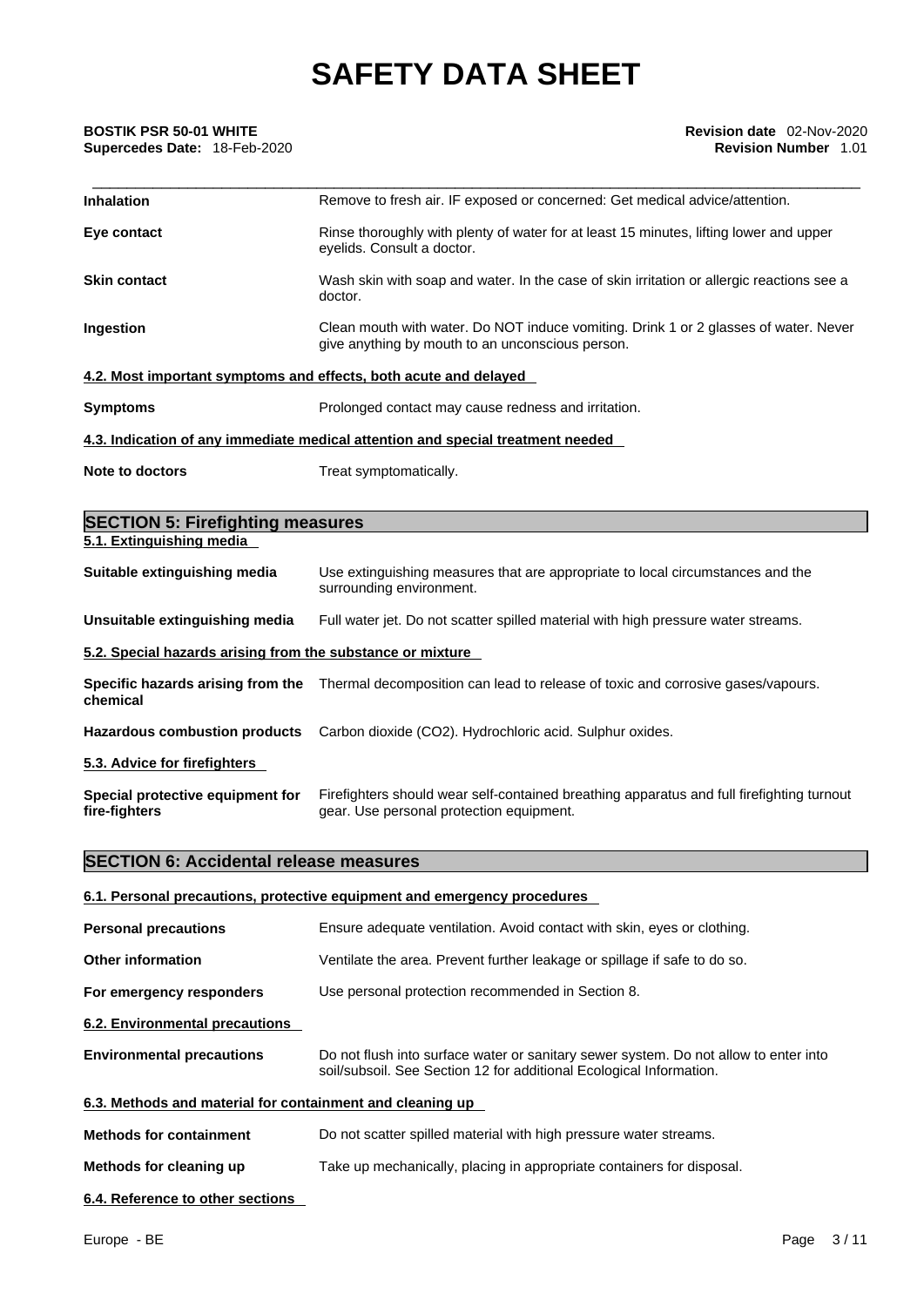| <b>SECTION 7: Handling and storage</b><br>7.1. Precautions for safe handling<br>Ensure adequate ventilation. Use personal protective equipment as required. Avoid<br>Advice on safe handling<br>contact with skin, eyes or clothing.<br>Handle in accordance with good industrial hygiene and safety practice. Do not eat, drink<br>General hygiene considerations<br>or smoke when using this product. Wash thoroughly after handling. Take off all<br>contaminated clothing and wash it before reuse.<br>7.2. Conditions for safe storage, including any incompatibilities<br>Protect from moisture.<br><b>Storage Conditions</b><br>7.3. Specific end use(s)<br><b>Specific Use(s)</b><br>Sealant.<br>Risk Management Methods (RMM) The information required is contained in this Safety Data Sheet.<br><b>Other information</b><br>Observe technical data sheet. | Reference to other sections | See section 8 for more information. See section 13 for more information. |
|----------------------------------------------------------------------------------------------------------------------------------------------------------------------------------------------------------------------------------------------------------------------------------------------------------------------------------------------------------------------------------------------------------------------------------------------------------------------------------------------------------------------------------------------------------------------------------------------------------------------------------------------------------------------------------------------------------------------------------------------------------------------------------------------------------------------------------------------------------------------|-----------------------------|--------------------------------------------------------------------------|
|                                                                                                                                                                                                                                                                                                                                                                                                                                                                                                                                                                                                                                                                                                                                                                                                                                                                      |                             |                                                                          |
|                                                                                                                                                                                                                                                                                                                                                                                                                                                                                                                                                                                                                                                                                                                                                                                                                                                                      |                             |                                                                          |
|                                                                                                                                                                                                                                                                                                                                                                                                                                                                                                                                                                                                                                                                                                                                                                                                                                                                      |                             |                                                                          |
|                                                                                                                                                                                                                                                                                                                                                                                                                                                                                                                                                                                                                                                                                                                                                                                                                                                                      |                             |                                                                          |
|                                                                                                                                                                                                                                                                                                                                                                                                                                                                                                                                                                                                                                                                                                                                                                                                                                                                      |                             |                                                                          |
|                                                                                                                                                                                                                                                                                                                                                                                                                                                                                                                                                                                                                                                                                                                                                                                                                                                                      |                             |                                                                          |
|                                                                                                                                                                                                                                                                                                                                                                                                                                                                                                                                                                                                                                                                                                                                                                                                                                                                      |                             |                                                                          |
|                                                                                                                                                                                                                                                                                                                                                                                                                                                                                                                                                                                                                                                                                                                                                                                                                                                                      |                             |                                                                          |
|                                                                                                                                                                                                                                                                                                                                                                                                                                                                                                                                                                                                                                                                                                                                                                                                                                                                      |                             |                                                                          |
|                                                                                                                                                                                                                                                                                                                                                                                                                                                                                                                                                                                                                                                                                                                                                                                                                                                                      |                             |                                                                          |

## **SECTION 8: Exposure controls/personal protection**

## **8.1. Control parameters**

**Exposure Limits**

### **Only European Community Occupational Exposure Limits will be shown in this document. Please refer to regional SDS for further information.**

**Derived No Effect Level (DNEL)** No information available

| Derived No Effect Level (DNEL)                 |                |                                                                                                               |               |
|------------------------------------------------|----------------|---------------------------------------------------------------------------------------------------------------|---------------|
| sebacate (1065336-91-5)                        |                | Reaction mass of Bis(1,2,2,6,6-pentamethyl-4-piperidyl) sebacate and Methyl 1,2,2,6,6-pentamethyl-4-piperidyl |               |
|                                                |                | Reaction product of Hexamethylene diisocyanate, oligomers with Mercaptopropyltrimethoxysilane (192526-20-8)   |               |
| Type                                           | Exposure route | Derived No Effect Level<br>l(DNEL)                                                                            | Safety factor |
| worker<br>Long term<br>Systemic health effects | Inhalation     | $1.7 \text{ mg/m}^3$                                                                                          |               |
| worker<br>Long term<br>Systemic health effects | Dermal         | $4.7 \text{ mg/kg}$ bw/d                                                                                      |               |

| Derived No Effect Level (DNEL)                                                                              |                |                                    |                      |  |
|-------------------------------------------------------------------------------------------------------------|----------------|------------------------------------|----------------------|--|
| Reaction product of Hexamethylene diisocyanate, oligomers with Mercaptopropyltrimethoxysilane (192526-20-8) |                |                                    |                      |  |
| Type                                                                                                        | Exposure route | Derived No Effect Level<br>l(DNEL) | <b>Safety factor</b> |  |
| Consumer<br>Long term                                                                                       | Inhalation     | $10.3$ mg/m <sup>3</sup>           |                      |  |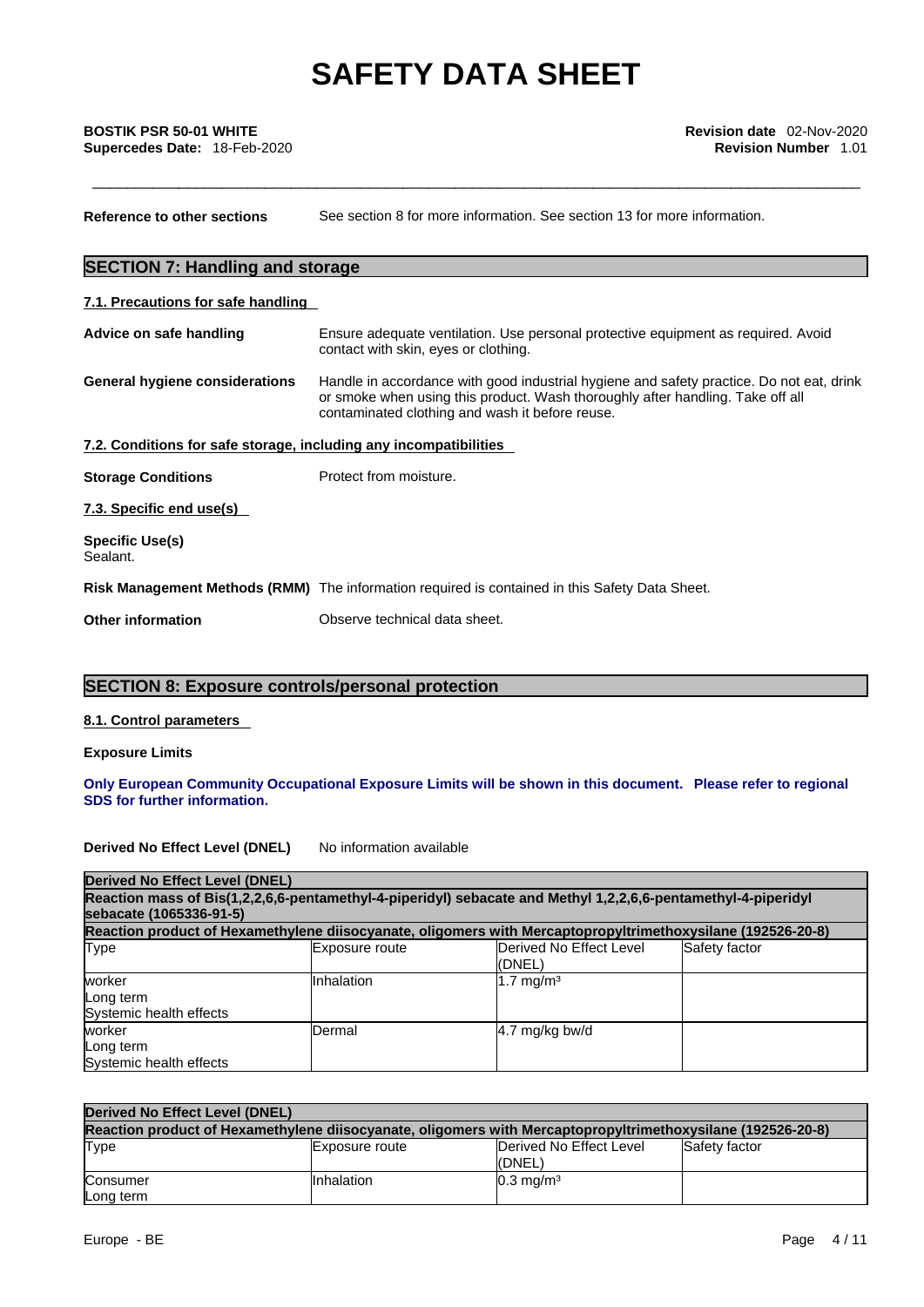| Systemic health effects |        |                          |  |
|-------------------------|--------|--------------------------|--|
| Consumer                | Dermal | 1.7 mg/kg bw/d           |  |
| Long term               |        |                          |  |
| Systemic health effects |        |                          |  |
| Consumer                | Oral   | $0.2 \text{ mg/kg}$ bw/d |  |
| Long term               |        |                          |  |
| Systemic health effects |        |                          |  |

### **Predicted No Effect Concentration** No information available. **(PNEC)**

| <b>Predicted No Effect Concentration (PNEC)</b>                                                             |                                          |  |  |  |
|-------------------------------------------------------------------------------------------------------------|------------------------------------------|--|--|--|
| Reaction product of Hexamethylene diisocyanate, oligomers with Mercaptopropyltrimethoxysilane (192526-20-8) |                                          |  |  |  |
| Environmental compartment                                                                                   | Predicted No Effect Concentration (PNEC) |  |  |  |
| Freshwater                                                                                                  | $0.1$ mg/l                               |  |  |  |
| Marine water                                                                                                | $0.01$ mg/                               |  |  |  |
| Sewage treatment plant                                                                                      | 100 mg/l                                 |  |  |  |
| Freshwater sediment                                                                                         | 0.428 mg/kg dry weight                   |  |  |  |
| Marine sediment                                                                                             | 0.043 mg/kg dry weight                   |  |  |  |

### **8.2. Exposure controls**

**Engineering controls** Ensure adequate ventilation, especially in confined areas.

### **Personal Protective Equipment**

| <b>Eye/face protection</b>      | Wear safety glasses with side shields (or goggles). Eye protection must conform to    |
|---------------------------------|---------------------------------------------------------------------------------------|
|                                 | standard EN 166                                                                       |
| <b>Hand protection</b>          | Nitrile rubber. Butyl rubber. Glove thickness > 0.4 mm. The breakthrough time of the  |
|                                 | gloves depends on the material and the thickness as well as the temperature. The      |
|                                 | breakthrough time for the mentioned glove material is in general greater than 60 min. |
|                                 | Gloves must conform to standard EN 374                                                |
| Skin and body protection        | Suitable protective clothing.                                                         |
| <b>Respiratory protection</b>   | In case of insufficient ventilation, wear suitable respiratory equipment.             |
| <b>Recommended filter type:</b> | Wear a respirator conforming to EN 140 with Type A/P2 filter or better. Organic gases |
|                                 | and vapours filter conforming to EN 14387.                                            |

**Environmental exposure controls** Prevent product from entering drains.

### **SECTION 9: Physical and chemical properties**

### **9.1. Information on basic physical and chemical properties**

| <b>Physical state</b><br>Appearance<br><b>Colour</b><br>Odour<br><b>Odour threshold</b> | Solid<br>Paste<br>White<br>Characteristic<br>No information available |                            |
|-----------------------------------------------------------------------------------------|-----------------------------------------------------------------------|----------------------------|
| <b>Property</b>                                                                         | <b>Values</b>                                                         | <b>Remarks</b><br>∙ Method |
| рH                                                                                      | Not applicable.                                                       |                            |
| Melting point / freezing point                                                          | No data available                                                     |                            |
| Boiling point / boiling range                                                           | Not applicable.                                                       |                            |
| <b>Flash point</b>                                                                      | > 61 °C                                                               |                            |
| <b>Evaporation rate</b>                                                                 | No data available                                                     |                            |
| Flammability (solid, gas)                                                               | Not applicable for liquids                                            |                            |
| <b>Flammability Limit in Air</b>                                                        |                                                                       |                            |
| Upper flammability or explosive No data available                                       |                                                                       |                            |
| limits                                                                                  |                                                                       |                            |
| Lower flammability or explosive No data available<br>limits                             |                                                                       |                            |
| Vapour pressure                                                                         | No data available                                                     |                            |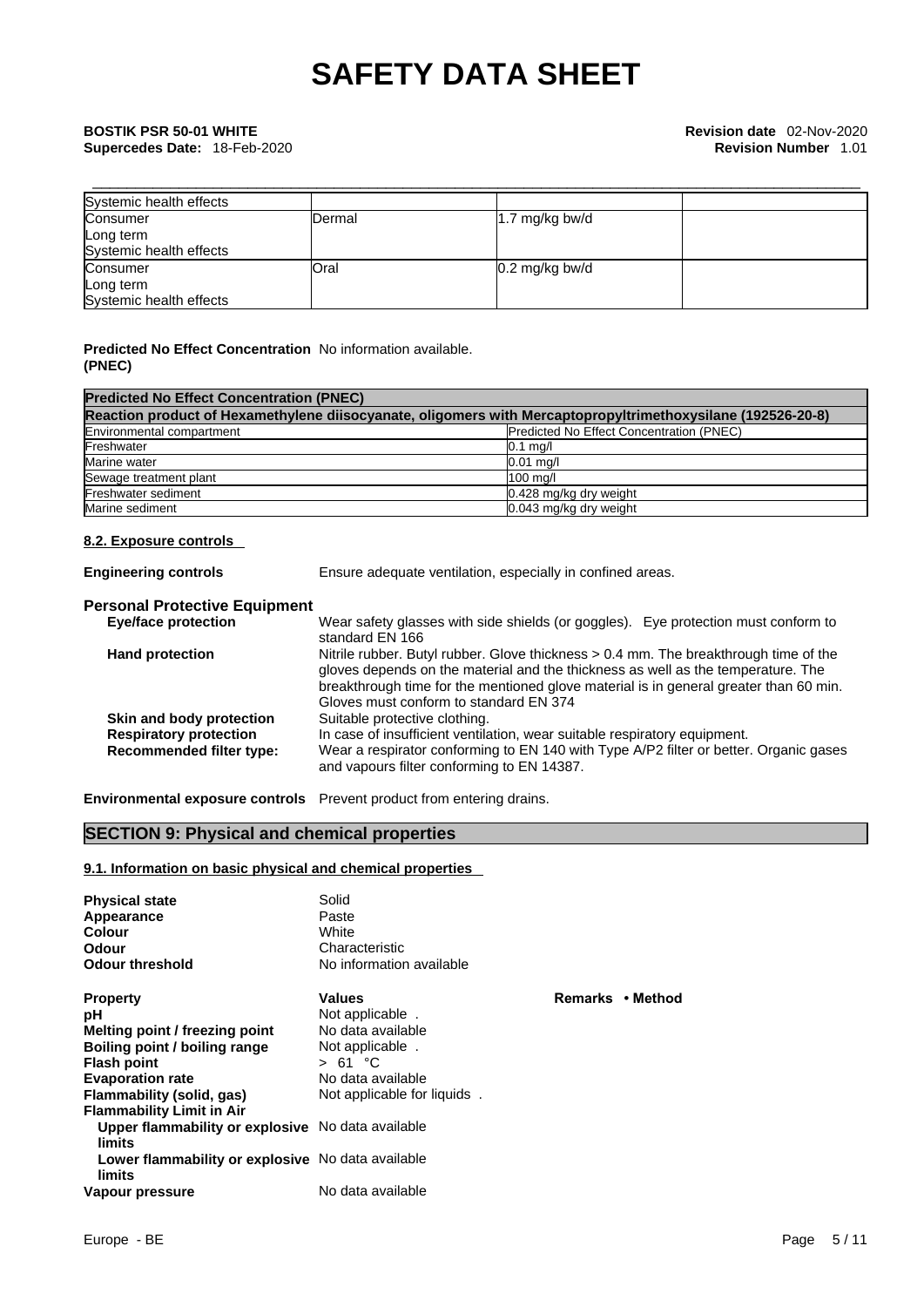\_\_\_\_\_\_\_\_\_\_\_\_\_\_\_\_\_\_\_\_\_\_\_\_\_\_\_\_\_\_\_\_\_\_\_\_\_\_\_\_\_\_\_\_\_\_\_\_\_\_\_\_\_\_\_\_\_\_\_\_\_\_\_\_\_\_\_\_\_\_\_\_\_\_\_\_\_\_\_\_\_\_\_\_\_\_\_\_\_ **BOSTIK PSR 50-01 WHITE Revision date** 02-Nov-2020 **Supercedes Date:** 18-Feb-2020 **Revision Number** 1.01

| <b>Relative vapour density</b><br><b>Relative density</b><br><b>Water solubility</b><br>Solubility(ies)<br><b>Partition coefficient</b><br><b>Autoignition temperature</b><br><b>Decomposition temperature</b><br><b>Kinematic viscosity</b><br><b>Dynamic viscosity</b><br><b>Explosive properties</b><br><b>Oxidising properties</b> | No data available<br>No data available<br>Product cures with moisture<br>No data available<br>No data available<br>No data available<br>No data available<br>600000<br>No data available<br>No data available<br>No data available |  |  |  |
|----------------------------------------------------------------------------------------------------------------------------------------------------------------------------------------------------------------------------------------------------------------------------------------------------------------------------------------|------------------------------------------------------------------------------------------------------------------------------------------------------------------------------------------------------------------------------------|--|--|--|
| 9.2. Other information                                                                                                                                                                                                                                                                                                                 |                                                                                                                                                                                                                                    |  |  |  |
| Solid content (%)<br><b>VOC Content (%)</b>                                                                                                                                                                                                                                                                                            | No information available<br>No information available                                                                                                                                                                               |  |  |  |
| <b>Density</b>                                                                                                                                                                                                                                                                                                                         | No information available                                                                                                                                                                                                           |  |  |  |
|                                                                                                                                                                                                                                                                                                                                        |                                                                                                                                                                                                                                    |  |  |  |
| <b>SECTION 10: Stability and reactivity</b>                                                                                                                                                                                                                                                                                            |                                                                                                                                                                                                                                    |  |  |  |
| 10.1. Reactivity                                                                                                                                                                                                                                                                                                                       |                                                                                                                                                                                                                                    |  |  |  |
| <b>Reactivity</b>                                                                                                                                                                                                                                                                                                                      | No information available.                                                                                                                                                                                                          |  |  |  |
| 10.2. Chemical stability                                                                                                                                                                                                                                                                                                               |                                                                                                                                                                                                                                    |  |  |  |
| <b>Stability</b>                                                                                                                                                                                                                                                                                                                       | Stable under normal conditions.                                                                                                                                                                                                    |  |  |  |
| <b>Explosion data</b><br>Sensitivity to mechanical                                                                                                                                                                                                                                                                                     | None.                                                                                                                                                                                                                              |  |  |  |
| impact<br>Sensitivity to static discharge                                                                                                                                                                                                                                                                                              | None.                                                                                                                                                                                                                              |  |  |  |
| 10.3. Possibility of hazardous reactions                                                                                                                                                                                                                                                                                               |                                                                                                                                                                                                                                    |  |  |  |
| Possibility of hazardous reactions None under normal processing.                                                                                                                                                                                                                                                                       |                                                                                                                                                                                                                                    |  |  |  |
| 10.4. Conditions to avoid                                                                                                                                                                                                                                                                                                              |                                                                                                                                                                                                                                    |  |  |  |
| <b>Conditions to avoid</b>                                                                                                                                                                                                                                                                                                             | Protect from moisture. Product cures with moisture.                                                                                                                                                                                |  |  |  |
| 10.5. Incompatible materials                                                                                                                                                                                                                                                                                                           |                                                                                                                                                                                                                                    |  |  |  |
| Incompatible materials                                                                                                                                                                                                                                                                                                                 | None known based on information supplied.                                                                                                                                                                                          |  |  |  |
| 10.6. Hazardous decomposition products                                                                                                                                                                                                                                                                                                 |                                                                                                                                                                                                                                    |  |  |  |
| <b>Hazardous decomposition</b><br>products                                                                                                                                                                                                                                                                                             | None under normal use conditions. Stable under recommended storage conditions.                                                                                                                                                     |  |  |  |

## **SECTION 11: Toxicological information**

### **11.1. Information on toxicological effects**

**Information on likely routes of exposure**

**Product Information** .

| <b>Inhalation</b> | Based on available data, the classification criteria are not met. |
|-------------------|-------------------------------------------------------------------|
| Eye contact       | Based on available data, the classification criteria are not met. |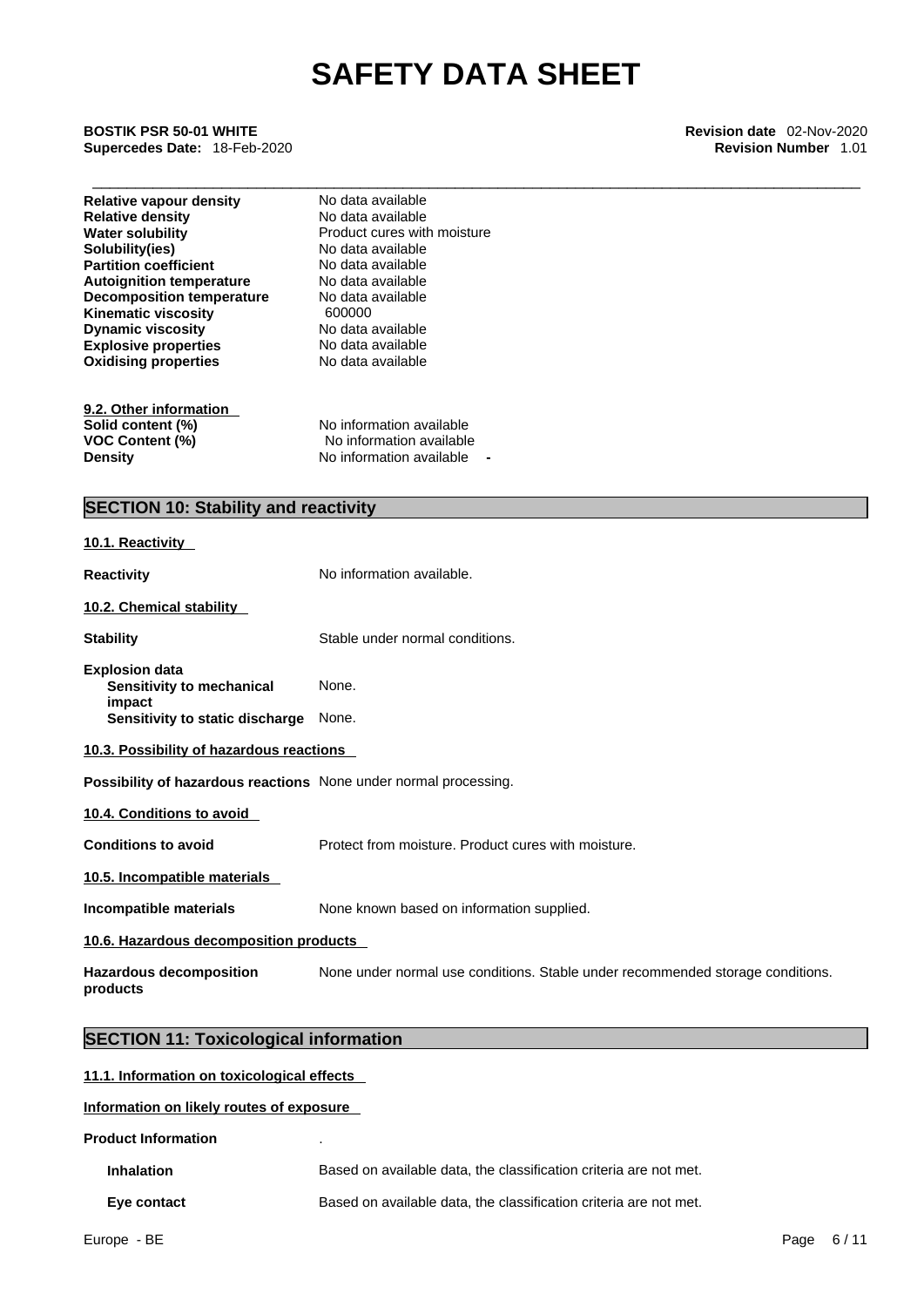| <b>Skin contact</b> | Specific test data for the substance or mixture is not available. Causes mild skin<br>irritation. |
|---------------------|---------------------------------------------------------------------------------------------------|
| Ingestion           | Based on available data, the classification criteria are not met.                                 |
|                     | Symptoms related to the physical, chemical and toxicological characteristics                      |
| <b>Symptoms</b>     | Prolonged contact may cause redness and irritation.                                               |
|                     |                                                                                                   |

**Numerical measures of toxicity**

### **Acute toxicity**

### **Component Information**

| Chemical name                                                                                                                                        | Oral LD50                          | Dermal LD50                        | Inhalation LC50                            |
|------------------------------------------------------------------------------------------------------------------------------------------------------|------------------------------------|------------------------------------|--------------------------------------------|
| Aromatic Polyisocyanate<br>53317-61-6                                                                                                                | LD50 $>$ 2000 mg/Kg (Rattus)       |                                    | LC50 > 3.820 mg/L (Rattus) 4h<br>dust/mist |
| Reaction mass of<br>Bis(1,2,2,6,6-pentamethyl-4-pi<br>peridyl) sebacate and Methyl<br>1,2,2,6,6-pentamethyl-4-piperi<br>dyl sebacate<br>1065336-91-5 | $LD50 = 3230$ mg/Kg (Rat)          | LD50 > 3170 mg/Kg (Rat)            |                                            |
| Reaction product of<br>Hexamethylene diisocyanate,<br>oligomers with<br>Mercaptopropyltrimethoxysilan<br>192526-20-8                                 | >2000 mg/Kg (Rattus)<br>(OECD 423) | >2000 mg/Kg (Rattus)<br>(OECD 402) |                                            |

### **Delayed and immediate effects as well as chronic effects from short and long-term exposure**

| <b>Skin corrosion/irritation</b>         | Classification based on data available for ingredients. May cause skin irritation.                         |
|------------------------------------------|------------------------------------------------------------------------------------------------------------|
|                                          | <b>Serious eye damage/eye irritation</b> Based on available data, the classification criteria are not met. |
| <b>Respiratory or skin sensitisation</b> | Based on available data, the classification criteria are not met.                                          |
| <b>Germ cell mutagenicity</b>            | Based on available data, the classification criteria are not met.                                          |
| Carcinogenicity                          | Based on available data, the classification criteria are not met.                                          |
|                                          | The table below indicates whether each agency has listed any ingredient as a carcinogen.                   |
| <b>Reproductive toxicity</b>             | Based on available data, the classification criteria are not met.                                          |
| <b>STOT - single exposure</b>            | Based on available data, the classification criteria are not met.                                          |
| <b>STOT - repeated exposure</b>          | Based on available data, the classification criteria are not met.                                          |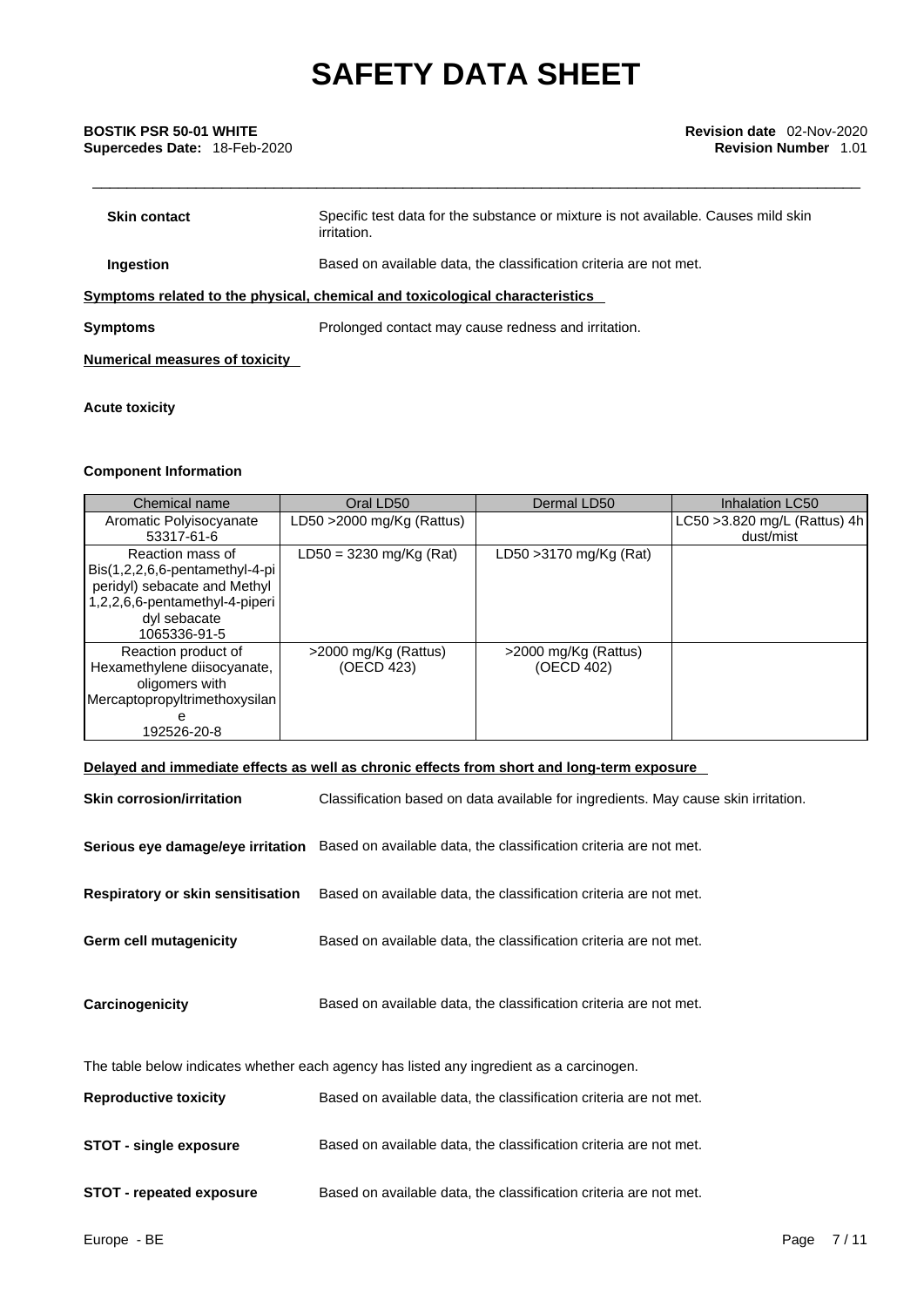Aspiration hazard **Based on available data, the classification criteria are not met.** 

## **SECTION 12: Ecological information**

### **12.1. Toxicity**

**Ecotoxicity Example 20** Harmful to aquatic life.

| Chemical name                                                                                                                                                              | Algae/aquatic<br>plants                                                           | <b>Fish</b>                                                           | Toxicity to<br>microorganisms | Crustacea                                                | M-Factor | M-Factor<br>(long-term) |
|----------------------------------------------------------------------------------------------------------------------------------------------------------------------------|-----------------------------------------------------------------------------------|-----------------------------------------------------------------------|-------------------------------|----------------------------------------------------------|----------|-------------------------|
| Methylene-bis-4,1-(N-p<br>henylene-N' butylurea)<br>77703-56-1                                                                                                             | EC50 (72h)<br>$>100$ mg/L<br>Algae<br>(Raphidocelis<br>subcapitata)               | LC50 (96h)>250<br>mg/L<br>(Brachydanio<br>rerio)                      |                               | EC50 (48h)<br>$>100$ mg/L<br>Daphnia magna               |          |                         |
| Reaction mass of<br>$\textsf{Bis}(1,2,2,6,6\text{-}pentamet)$<br>hyl-4-piperidyl)<br>sebacate and Methyl<br>1,2,2,6,6-pentamethyl-<br>4-piperidyl sebacate<br>1065336-91-5 |                                                                                   | $LC50 (96h) = 0.9$<br>mg/L                                            |                               |                                                          |          |                         |
| Reaction product of<br>Hexamethylene<br>diisocyanate, oligomers<br>with<br>Mercaptopropyltrimethol<br>xysilane<br>192526-20-8                                              | EC50 (72h)<br>$>100$ mg/L<br>Algae<br>(Raphidocelis<br>subcapitata)<br>(OECD 201) | LC50 (96h) > 100<br>mg/L Fish<br>(Brachydanio<br>rerio)<br>(OECD 203) |                               | EC50 (48h)<br>$>100$ mg/L<br>Daphnia magna<br>(OECD 202) |          |                         |

### **12.2. Persistence and degradability**

**Persistence and degradability** No information available.

| <b>Component Information</b>         |                      |                |                  |  |  |
|--------------------------------------|----------------------|----------------|------------------|--|--|
| Aromatic Polyisocyanate (53317-61-6) |                      |                |                  |  |  |
| <b>Method</b>                        | <b>Exposure time</b> | <b>Value</b>   | <b>IResults</b>  |  |  |
| OECD Test No. 301F: Ready            |                      | biodegradation | 34 % Not readily |  |  |
| Biodegradability: Manometric         |                      |                | biodegradable    |  |  |
| Respirometry Test (TG 301 F)         |                      |                |                  |  |  |

| Reaction product of Hexamethylene diisocyanate, oligomers with Mercaptopropyltrimethoxysilane (192526-20-8) |                                                         |       |                           |  |  |  |
|-------------------------------------------------------------------------------------------------------------|---------------------------------------------------------|-------|---------------------------|--|--|--|
| <b>Method</b>                                                                                               | <b>Value</b><br><b>Exposure time</b><br><b>IResults</b> |       |                           |  |  |  |
| OECD Test No. 301C: Ready                                                                                   | 28 davs                                                 | 3.85% | Not readily biodegradable |  |  |  |
| Biodegradability: Modified MITI Test                                                                        |                                                         |       |                           |  |  |  |
| (I) (TG 301 C)                                                                                              |                                                         |       |                           |  |  |  |

### **12.3. Bioaccumulative potential**

**Bioaccumulation** There is no data for this product.

### **Component Information**

### **12.4. Mobility in soil**

**Mobility in soil** No information available.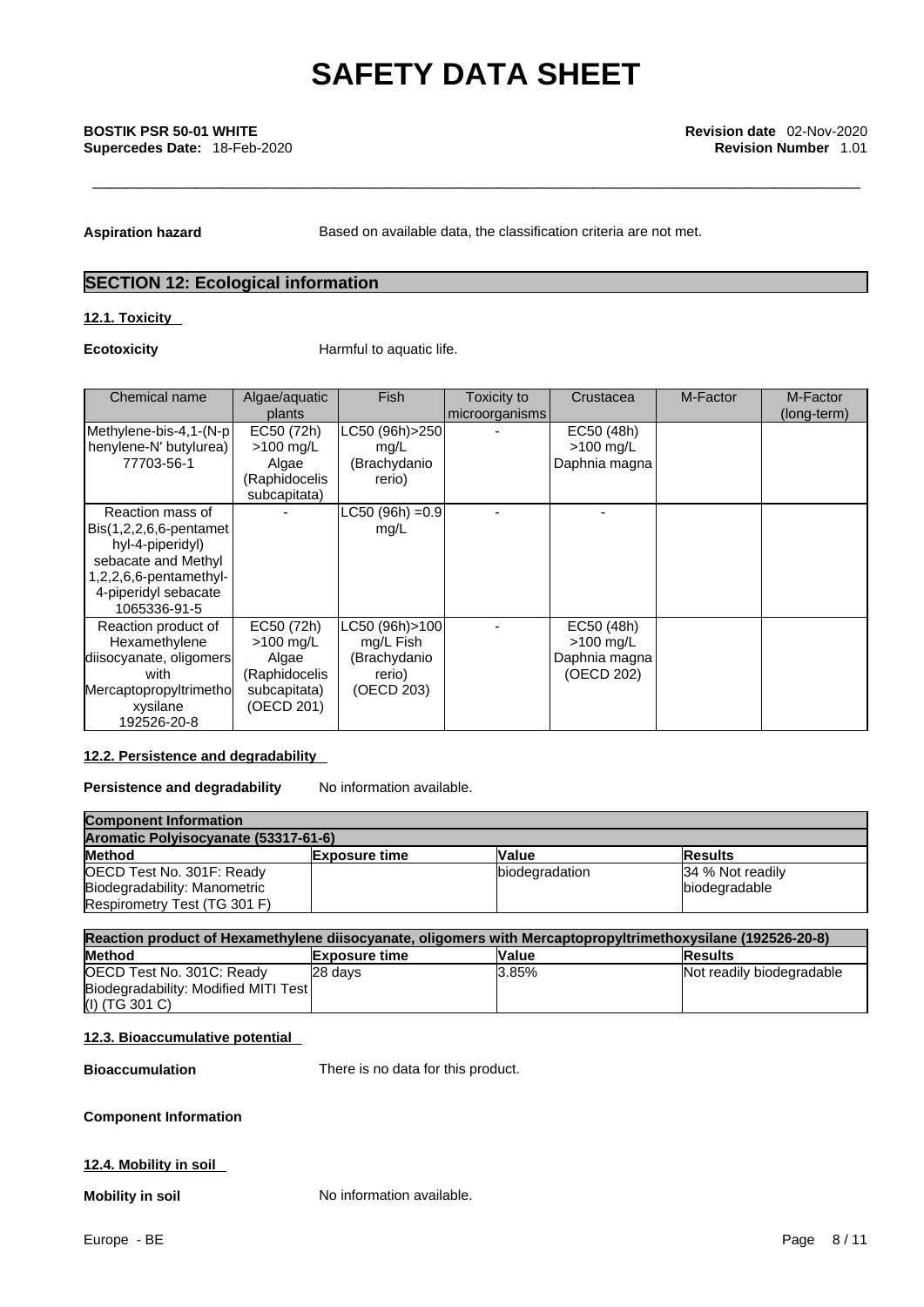### **12.5. Results of PBT and vPvB assessment**

### **PBT and vPvB assessment** .

| Chemical name                                                                                                                             | PBT and vPvB assessment         |
|-------------------------------------------------------------------------------------------------------------------------------------------|---------------------------------|
| Reaction mass of Bis(1,2,2,6,6-pentamethyl-4-piperidyl) sebacate<br>and Methyl 1,2,2,6,6-pentamethyl-4-piperidyl sebacate<br>1065336-91-5 | The substance is not PBT / vPvB |

### **12.6. Other adverse effects**

.

**Other adverse effects** No information available.

## **SECTION 13: Disposal considerations**

### **13.1. Waste treatment methods**

| Waste from residues/unused<br>products | Dispose of contents/container in accordance with local, regional, national, and<br>international regulations as applicable. |
|----------------------------------------|-----------------------------------------------------------------------------------------------------------------------------|
| Contaminated packaging                 | Do not reuse empty containers. Handle contaminated packages in the same way as the<br>product itself.                       |
| <b>European Waste Catalogue</b>        | 08 04 10 waste adhesives and sealants other than those mentioned in 08 04 09                                                |
| <b>Other information</b>               | Waste codes should be assigned by the user based on the application for which the<br>product was used.                      |

## **SECTION 14: Transport information**

| Land transport (ADR/RID)           |                                                                         |                |
|------------------------------------|-------------------------------------------------------------------------|----------------|
| 14.1 UN number or ID number        | Not regulated                                                           |                |
| 14.2 Proper Shipping Name          | Not regulated                                                           |                |
| 14.3 Transport hazard class(es)    | Not regulated                                                           |                |
| 14.4 Packing group                 | Not regulated                                                           |                |
| 14.5 Environmental hazards         | Not applicable                                                          |                |
| <b>14.6 Special Provisions</b>     | None                                                                    |                |
| <b>IMDG</b>                        |                                                                         |                |
| 14.1 UN number or ID number        | Not regulated                                                           |                |
| 14.2 Proper Shipping Name          | Not regulated                                                           |                |
| 14.3 Transport hazard class(es)    | Not regulated                                                           |                |
| 14.4 Packing group                 | Not regulated                                                           |                |
| 14.5 Marine pollutant              | NP.                                                                     |                |
| <b>14.6 Special Provisions</b>     | None                                                                    |                |
|                                    | 14.7 Transport in bulk according to Annex II of MARPOL and the IBC Code | Not applicable |
|                                    |                                                                         |                |
| Air transport (ICAO-TI / IATA-DGR) |                                                                         |                |
| 14.1 UN number or ID number        | Not regulated                                                           |                |

| 14.1 UN number or ID number     | Not regulated  |
|---------------------------------|----------------|
| 14.2 Proper Shipping Name       | Not regulated  |
| 14.3 Transport hazard class(es) | Not regulated  |
| 14.4 Packing group              | Not regulated  |
| 14.5 Environmental hazards      | Not applicable |
| <b>14.6 Special Provisions</b>  | None           |
|                                 |                |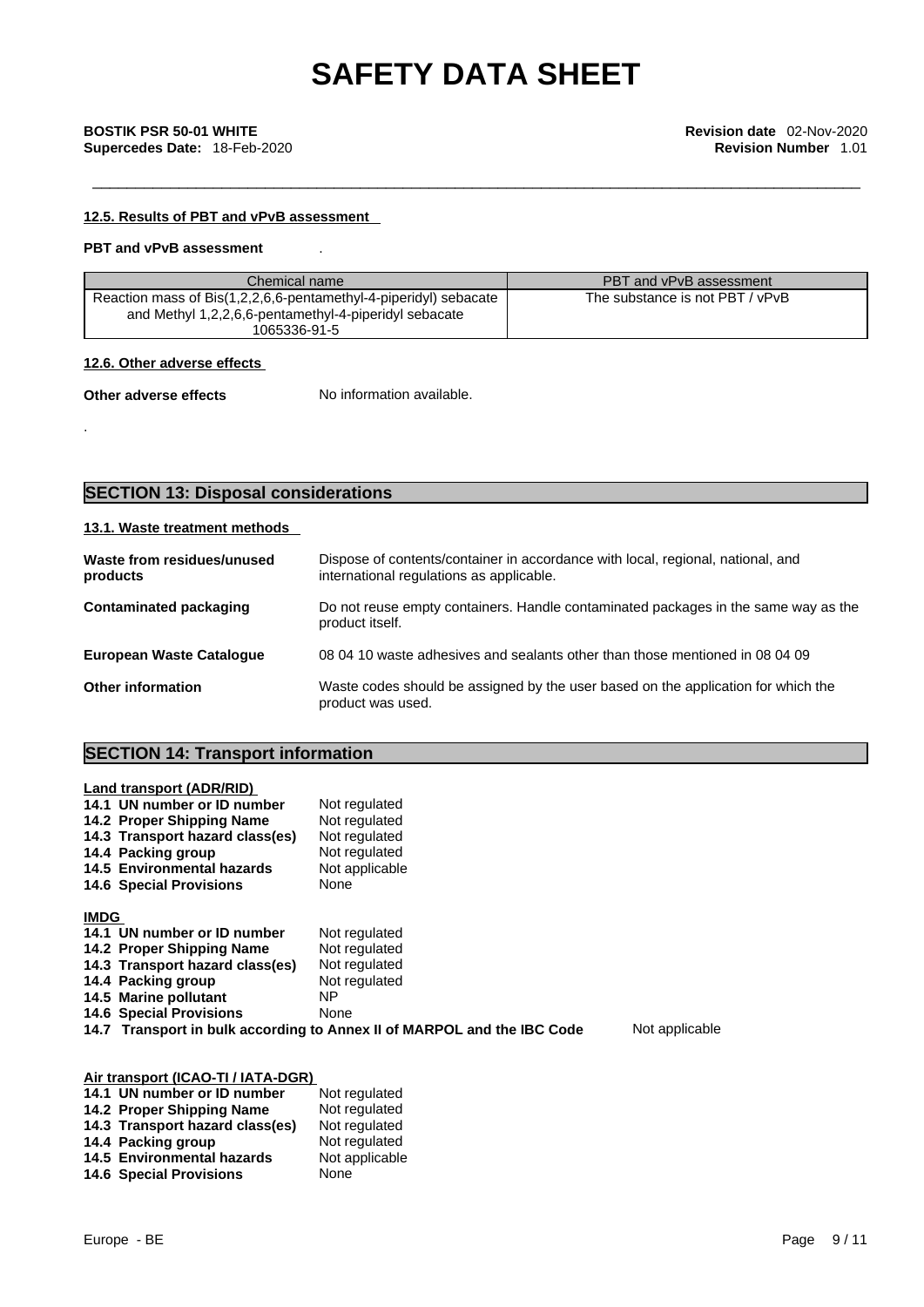### **Section 15: REGULATORY INFORMATION**

### **15.1. Safety, health and environmental regulations/legislation specific for the substance or mixture**

### **European Union**

### **Registration, Evaluation, Authorization, and Restriction of Chemicals (REACh) Regulation (EC 1907/2006)**

### **SVHC: Substances of Very High Concern for Authorisation:**

This product does not contain candidate substances of very high concern at a concentration >=0.1% (Regulation (EC) No. 1907/2006 (REACH), Article 59)

### **EU-REACH (1907/2006) - Annex XVII - Substances subject to Restriction**

This product contains one or more substance(s) subject to restriction (Regulation (EC) No. 1907/2006 (REACH), Annex XVII).

| Chemical name                                                             | CAS No     | <b>Restricted substance per REACH I</b><br>Annex XVII |
|---------------------------------------------------------------------------|------------|-------------------------------------------------------|
| 1,2-Benzenedicarboxylic acid, di-C9-11-branched alkyl esters,<br>C10-rich | 68515-49-1 | $52[b]$ .                                             |
| Diisononyl phthalate                                                      | 28553-12-0 | 52[a].                                                |

**52**

Not to be used in toys or childcare articles above 0.1% which can be placed in the mouth by children

### **Substance subject to authorisation per REACH Annex XIV**

This product does not contain substances subject to authorisation (Regulation (EC) No. 1907/2006 (REACH), Annex XIV)

**Ozone-depleting substances (ODS) regulation (EC) 1005/2009** Not applicable

### **Persistent Organic Pollutants**

Not applicable

**National regulations**

**France** 

### **Germany**

**Ordinance on Industrial Safety and Health - Germany - BetrSichV** No flammable liquids in accordance with BetrSichV

| Water hazard class (WGK) | slightly hazardous to water (WGK 1)   |
|--------------------------|---------------------------------------|
| TRGS - 510 Storage Class | Storage Class 11 : Combustible solids |

### **Netherlands**

**List of Carcinogenic, mutagenic and reproductive toxin substances in accordance with Inspectorate SZW (Netherlands)** Not Listed